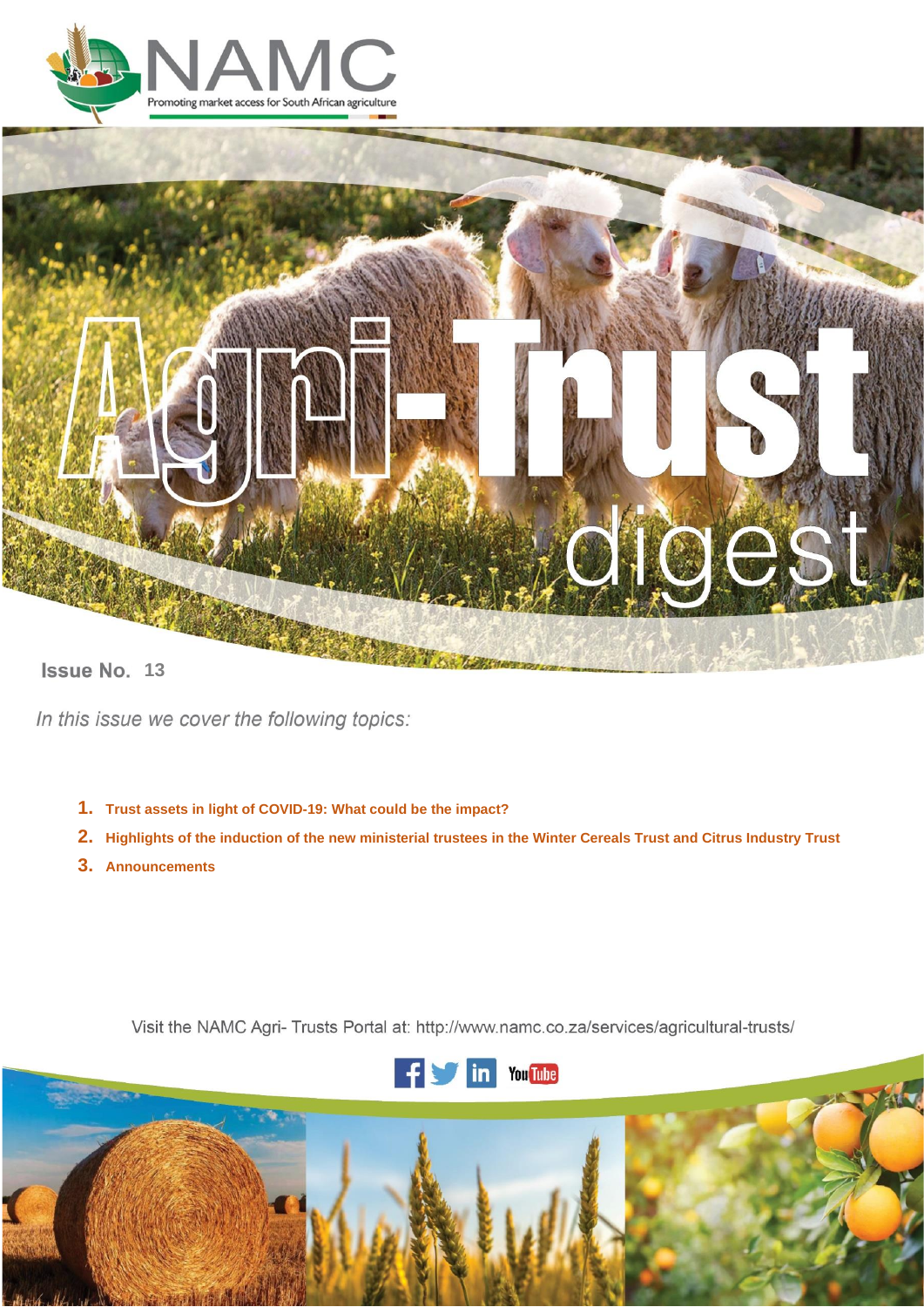## **AGRI-TRUST DIGEST**

*Agri-Trust Digest is a bimonthly report produced by the National Agricultural Marketing Council (NAMC) through the Agricultural Industry Trusts Division. The publication aims to communicate developments as they happen around the different agricultural trusts. The focus of this issue is on three topics: (i) Trust assets in light of COVID-19: What could be the impact?; (ii) Highlights of the induction of the new ministerial trustees in the Winter Cereals Trust and Citrus Industry Trust; and (iii) Announcements. The division has three digests, which cover the Food, Agriculture and Natural Resources Policy Analysis Network (FANRPAN), agricultural transformation, and agricultural industry trusts. Agri-Trust Digest reports on key developments coming from the operation of the different industry trusts.*

> **Contributors to this issue:** Mr Bonani Nyhodo Matsobane (BM) Mpyana Ms Nomantande Yeki Mr Elekanyani Nekhavhambe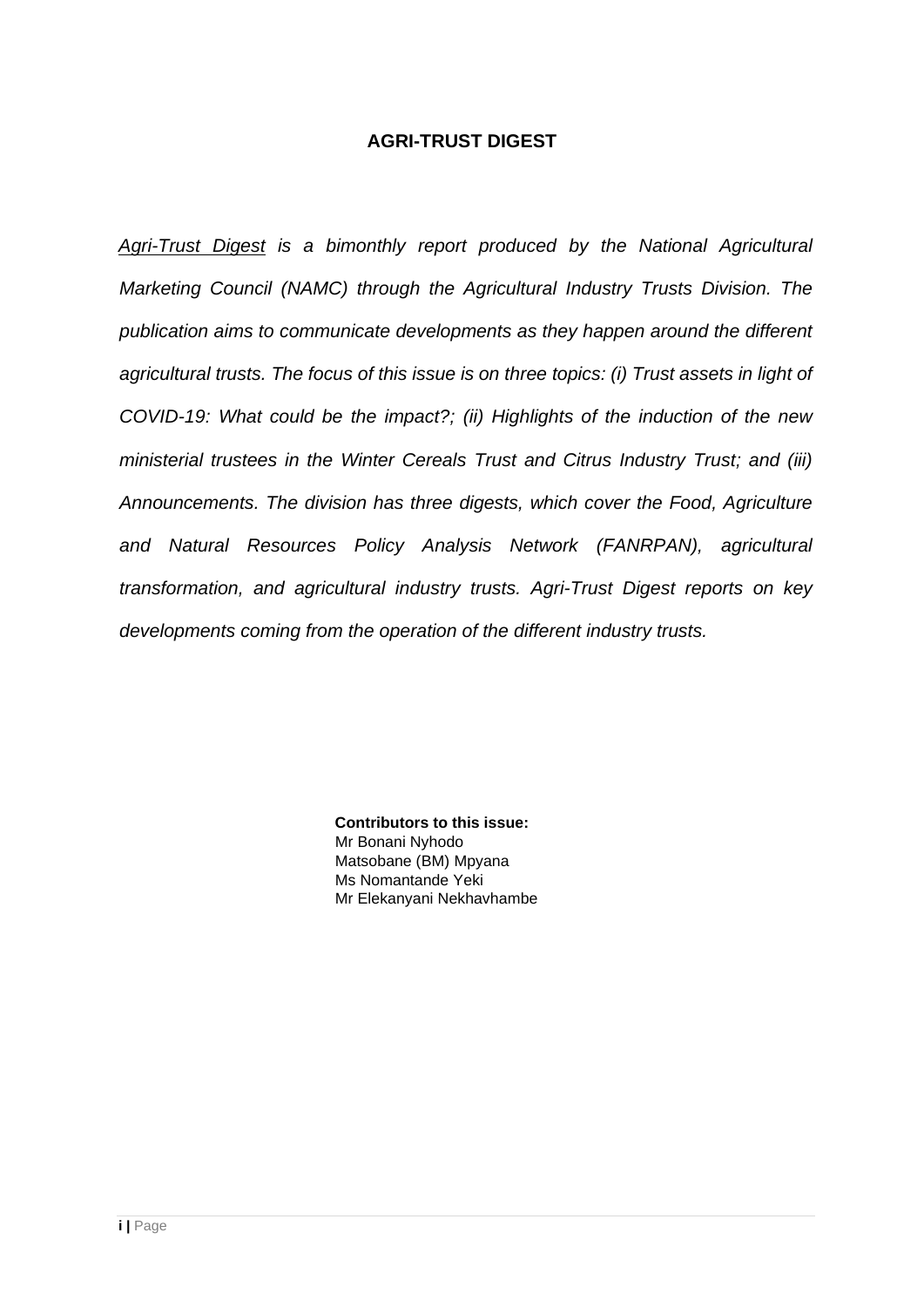### **1. TRUST ASSETS IN LIGHT OF COVID 19: WHAT COULD BE THE IMPACT?**

By Matsobane (BM) Mpyana

There are currently 11 agricultural industry trusts, which were established during the market deregulation process in the 1990s in South Africa. These trusts inherited over R667 million worth of assets (both monetary and fixed). The mandate provided to the trusts is to keep the assets evergreen through investing in the investment portfolios such as those managed under Allan Gray, Foord, Old Mutual and Coronation, to mention a few. The main purpose is to grow the asset base and finance the industry's work through the investment proceeds.

The current status quo remains  $-$  i.e. that the inherited asset base of R667 million has been increased to over R2 billion. Most of the trusts have performed extremely well in ensuring that the trust assets do not get depleted. and the NAMC applauds the work done thus far by the respective industry trusts.

At the beginning of January 2020, a new global virus (COVID-19) was announced, and later in the year, it was declared a pandemic. This pandemic has changed how business is conducted in various parts of the world, and most countries have introduced a system of lockdowns to manage the spread of the virus.

With the above in mind, it can be argued that the functioning and/or financing of the agricultural sector in South Africa is through trust funds and levies from the agricultural industries, which spend approximately R180 million on transformation activities (enterprise and skills development) alone.

The trust assets were valued at R2.3 billion in 2019, which is down from the R2.4 billion of 2018 ( a decline of over R132 million). Individually, in 2019, most of the trusts reported a decline in their asset base/trust investment. The implication could be that in the next status report, the asset base could be worse due to the impact of COVID-19 as the markets are not performing well, and this could affect the funding of certain

agricultural sector activities such as student bursaries, research and information, as well as enterprise development initiatives such as investment in transformation projects.

In conclusion, most government funds are now being redirected to fund the acquisition of the COVID-19 vaccines. The wish is that such developments will bring much-needed relief to the agricultural sector and its resilience.

The NAMC, through its Agricultural Industry Trusts Division, is committed to assisting the trusts to do the best they can in keeping the trust assets evergreen and getting enough from investments to fund industry affairs.

## **2. HIGHLIGHTS Of THE INDUCTION OF THE NEW MINISTERIAL TRUSTEES IN THE WINTER CEREALS TRUST AND CITRUS INDUSTRY TRUST**

By

NAMC's Agricultural Industry Trusts Division<sup>1</sup>

*On 10 November 2020, the National Agricultural Marketing Council (NAMC), through the Agricultural Industry Trusts Division, held its first virtual induction session for the newly appointed ministerial trustees in the Winter Cereals Trust (2) and Citrus Industry Trust (2). The Minister of Agriculture, Land Reform and Rural Development recently appointed Ms M.H. Lefophane and Ms F. Thovhogi to the Citrus Industry Trust and Ms B.D. Fakudze and Dr T.J. Tsilo to the Winter Cereals Trust (WCT). All trustees were present at the meeting, along with the two trust administrators.* 

The purpose of this engagement was to welcome newly appointed trustees and support them in adjusting to their new roles. Hence, the meeting's programme provided trustees with all the necessary information from both the NAMC's core divisions and the respective trusts. The induction provided the trustees with an opportunity to

<sup>1</sup> Mr Bonani Nyhodo (Senior Manager), Mr Matsobane (BM) Mpyana, Ms Precious Yeki and Mr Elekanyani Nekhavhambe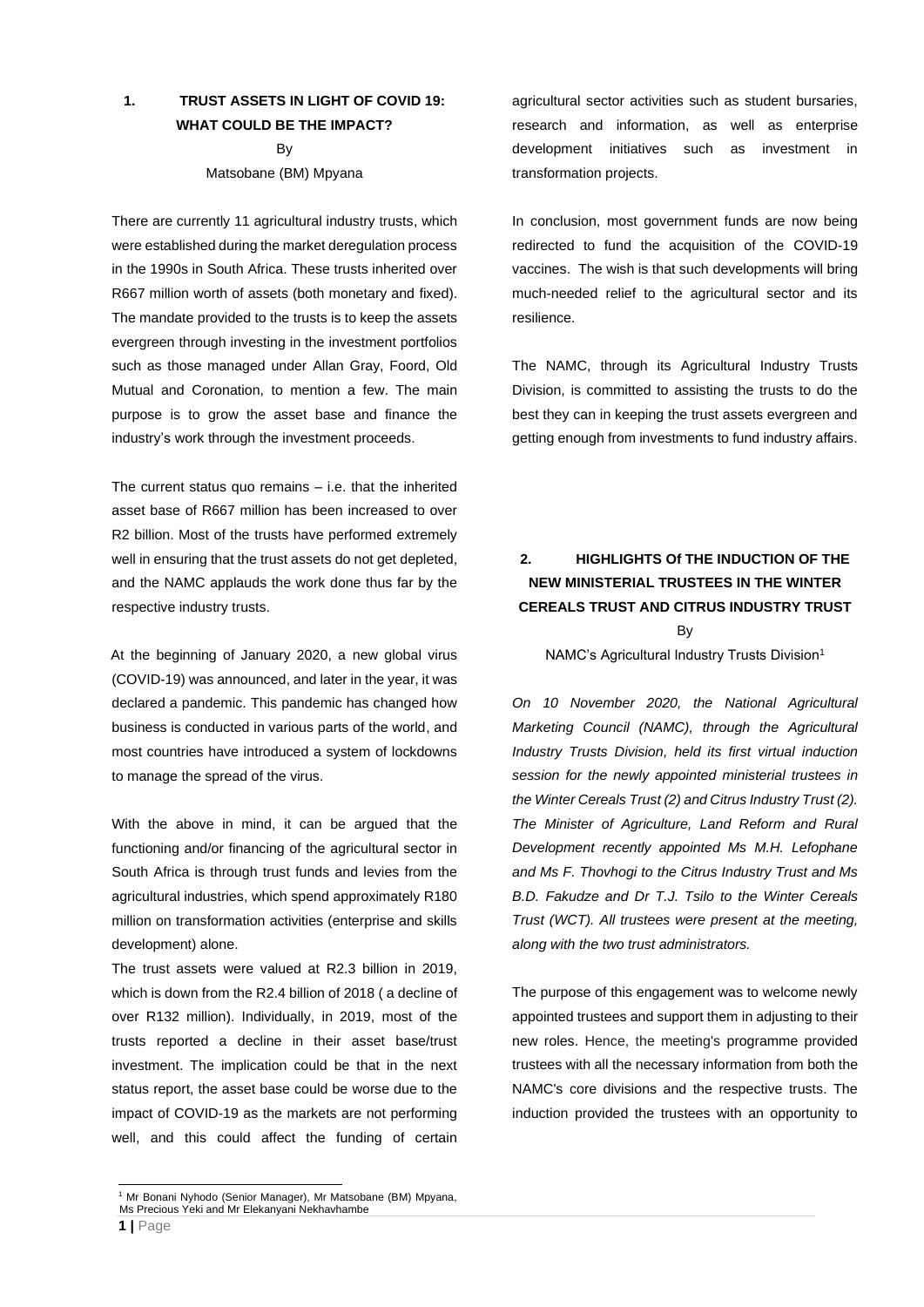virtually meet colleagues from the NAMC, as well as the trust administrators and other new trustees.

Mr Nyhodo welcomed all the new ministerial trustees and highlighted the fact that the engagement was the first of its kind to include presentations from the trust administrators. The ministerial trustee positions are highly contested. As trustees step into this journey, they must remember that everything is possible and that all they need is positive energy. The trustees represent the Minister in the respective trusts and are expected to support all the policies governing the Department of Agriculture, Land Reform and Rural Development in line with the trust deed. Due to past injustices, the top priority is to ensure the advancement of transformation within the agricultural sector and also increase the competitiveness of the sector in the global market.

In closing, the induction went well, and the NAMC wishes the newly appointed trustees well in their new roles.

#### **2. ANNOUNCEMENTS 2.1. Potatoes SA NPC APPOINTS NEW CEO<sup>2</sup>**



**Figure 1**: Mr Willie Jacobs

Willie Jacobs took over the leadership of Potatoes SA (PSA) as Chief Executive Officer (CEO) from Dr André Jooste, who left the organisation after nine years as part of his career planning. Initiatives established by Dr Jooste are highly regarded and supported by the industry. Under Dr Jooste's leadership, valuable research was done not only in terms of product but also in terms of producer concern issues in specific areas.

The potato industry is privileged for Willie to have accepted the position of CEO at PSA. The Board of Directors of PSA is confident that Willie, with his expertise and experience as an agricultural economist, will build and expand on the legacy of Dr Jooste. Willie officially took up office on Monday 18 January 2021. He studied BSc Agricultural Economics at the University of the Free State and obtained an MBA at North-West University.

Recently he worked on several contracts as an independent consultant. Most of the contracts were agricultural funding and management related. Previously he worked as an executive at the Land Bank, serving corporate clients, and later as executive director of Obaro Financial Services, where farming activities were funded. Willie considers the impressive legacy of Dr Jooste – during which he succeeded in breaking the ice, in particular with regard to the transformation financing agenda and piloting some of the improved financing methodologies in the potato industry as well as liaison with government – as a legacy that will in future assist him in his role as CEO.

The difference between Dr Jooste's creation of a good foundation for entry into the market and the direction that Willie will take is the utilisation of Willie's financial exposure when it comes to the farming profit of potato producers and placing potatoes as a product within the consumer environment on a new level. For Willie, it is important to have the ability to address the risk of everything that could affect the quality, volume and consumability of the product in order to support stability in the potato industry. The risk of producing a specific cultivar lies in its quality and production volumes. For this reason, PSA must continue to provide the research capacity in order to address these needs.

Willie concedes that with all these factors taken into consideration, the producer as marketer and business owner must understand all the factors that impact his or her business by making informed decisions for himself or herself. Willie aspires to see PSA and its members expand the market space of potatoes to the extent that

<sup>2</sup> This is a media statement from Potatoes SA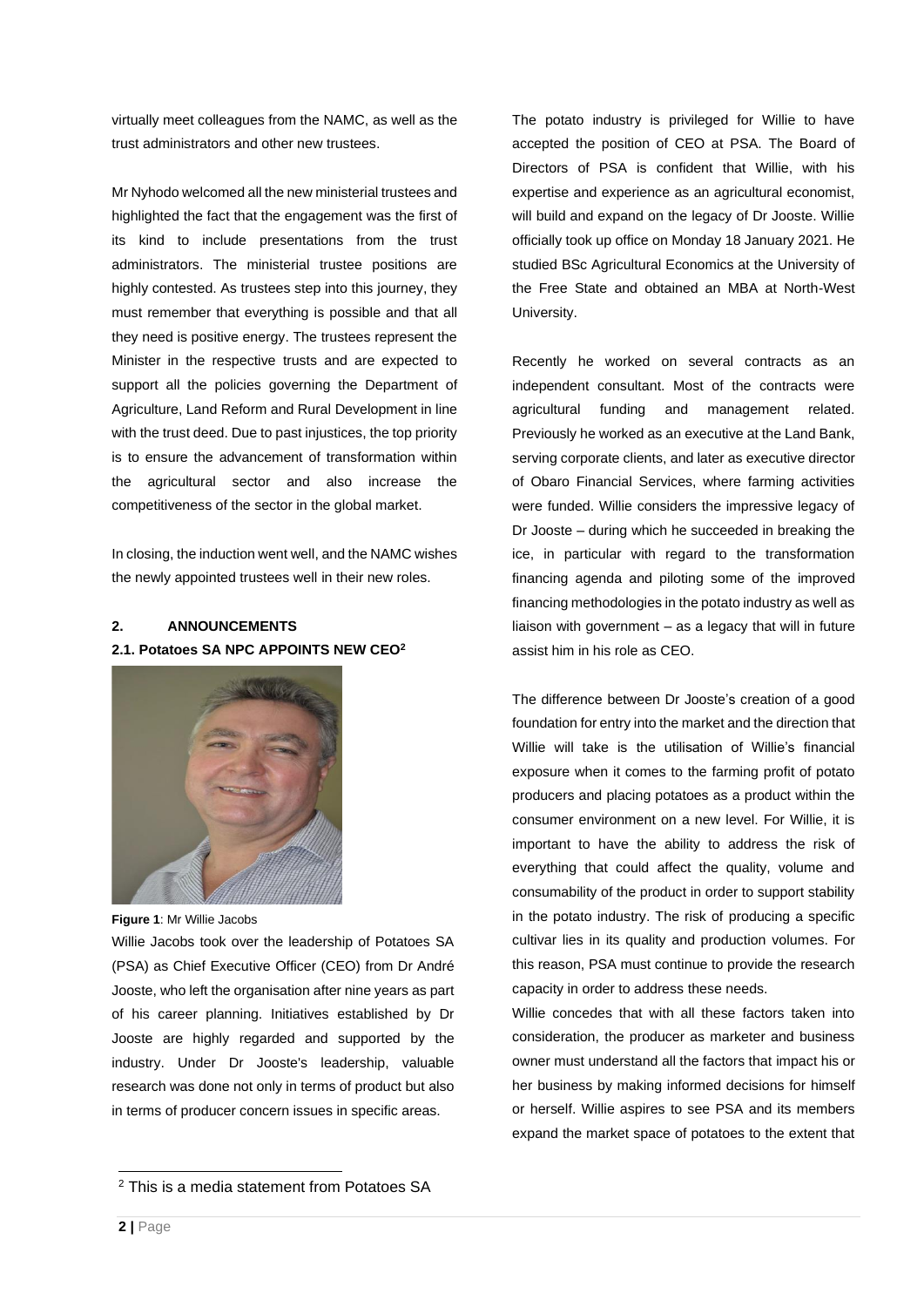there will be room for new entrees without impeding existing producers. He sees his role in PSA as the spearhead, with a sharp focus on the accuracy and relevance of the organisation's outputs through a management style of involvement, participation and facilitation. He trusts that each of PSA's current staff

members, in their own right, are the best the market has to offer for their specific role, and he will find pride in bolstering that capacity.

# *"The NAMC would like to wish you well in your new role and we are looking forward to working with you – congratulations."*

**2.2. A legend has fallen in the Mohair Empowerment Trust**



**Figure 2**: Mr Paseka Alfred Harres

The Mohair industry is mourning one of its beneficiaries who passed away on 29 December 2020, Mr Paseka Alfred Harres. Mr Harres was a beneficiary of the Mohair Empowerment Trust, the transformation entity funded through the Mohair Trust and was farming under the Nthwantsho trading farm located in Matatiele under the Alfred Ndzo District Municipality. He managed a 200 ha farm, with a standard carrying capacity of 150 ha (natural grazing veld). He held over 300 Angora goats, producing about 450 kg at an average selling price of R288, which gave him an income of over R129 600 in six months.

*"Our heartfelt condolences are with the family and friends of Mr Harres during this difficult time."*